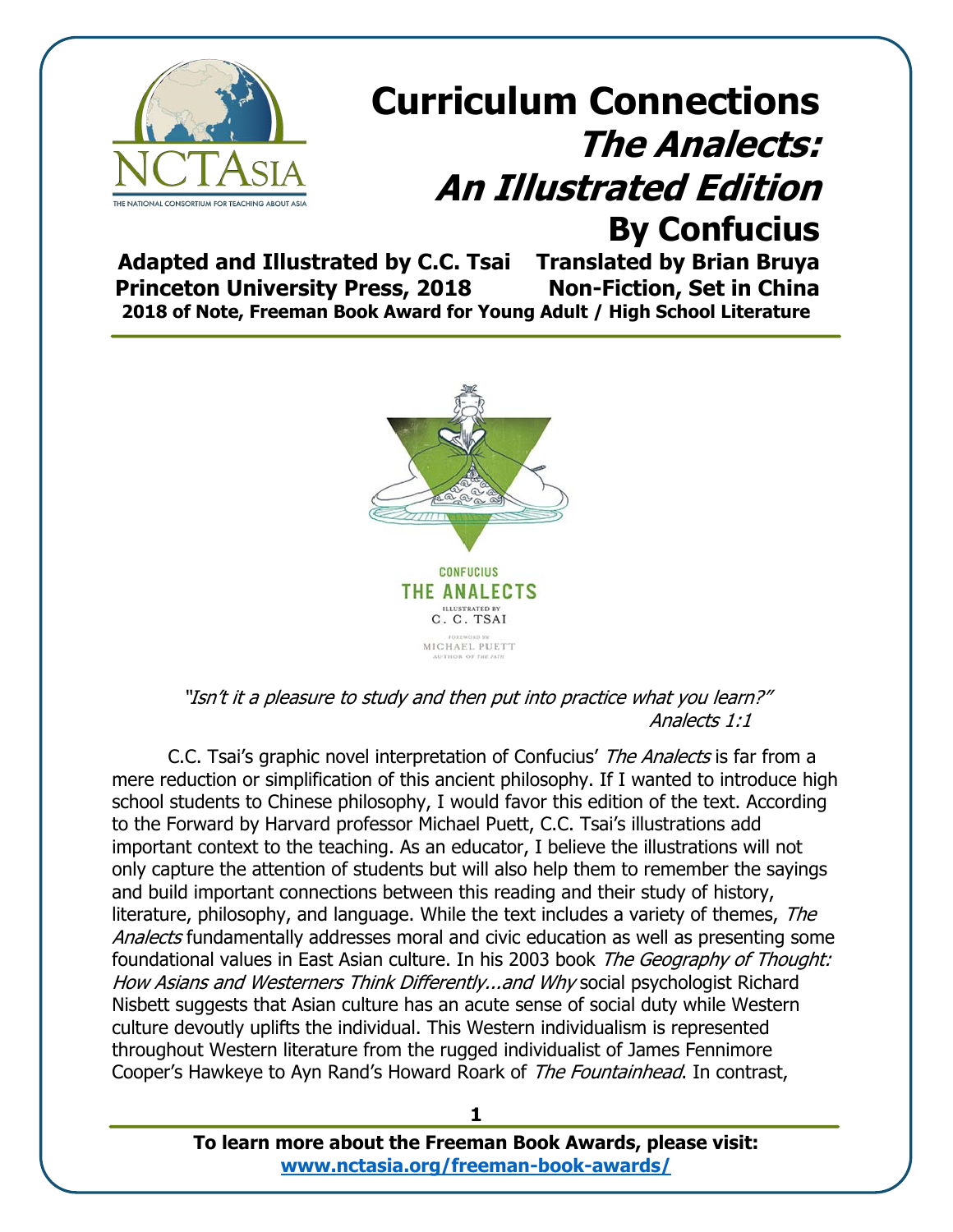

# **Curriculum Connections The Analects: An Illustrated Edition By Confucius**<br>Translated by Brian Bruya

Adapted and Illustrated by C.C. Tsai **Princeton University Press, 2018 Non-Fiction, Set in China 2018 of Note, Freeman Book Award for Young Adult / High School Literature**

Confucian thought privileges propriety, appropriateness, ritual, and filial piety - virtues which are understood and practiced within the context of our relationships with others. While *The Analects* is not the last word on East Asian culture, it can help students to better understand the core values of Confucianism that remain significant in most East Asian societies.

While the philosophy is packaged as a graphic novel, the text is still philosophical and would be intellectually challenging to many young readers. I would recommend this book for upper high school grades 11-12. There are a variety of curricular entry points for this book including **World History** and **World Literature** as well as **Philosophy**  and **Civic Education**.

If you are teaching Confucianism in the context of the Warring States Period and Ancient Chinese History, a common strategy is to present Confucianism in comparison with other contemporary schools of thought, especially Daoism and Legalism. For example, a lesson plan created by The Field Museum in Chicago compares Confucianism to Daoism and Buddhism. Students are asked to consider "how do these belief systems fit together?" and "who are the central figures?" Students will also identify common themes in all three traditions and those beliefs and practices that make each one unique. The Stanford History Education Group (SHEG) also has a lesson plan on Confucianism that compares Confucian writings and Daoist writing, asking students to read for clues and identify which system the primary source represents. Finally, in a 2002 lesson plan on Ming China written by Marco deMartino, Ping Wang, and Jaye Zola, students identify principles of Confucianism and Legalism in a primary source, the proclamation of the Ming Dynasty's Hongwu Emperor. In all of these cases, Confucianism is presented in contrast to another philosophical system, helping students to learn through comparison and contrast.

Considering the new AP **World History** curriculum unveiled in 2019-20, there is very little coverage of Ancient China or the time period in which Confucius and his school of thought emerges. However, to focus on the time period only misses the significance of Confucianism to East Asian culture and history. Confucianism plays a role in Chinese culture and politics up to the present. Along with C.C. Tsai's book, teachers

> **To learn more about the Freeman Book Awards, please visit: [www.nctasia.org/freeman-book-awards/](https://nctasia.org/freeman-book-awards/)**

**2**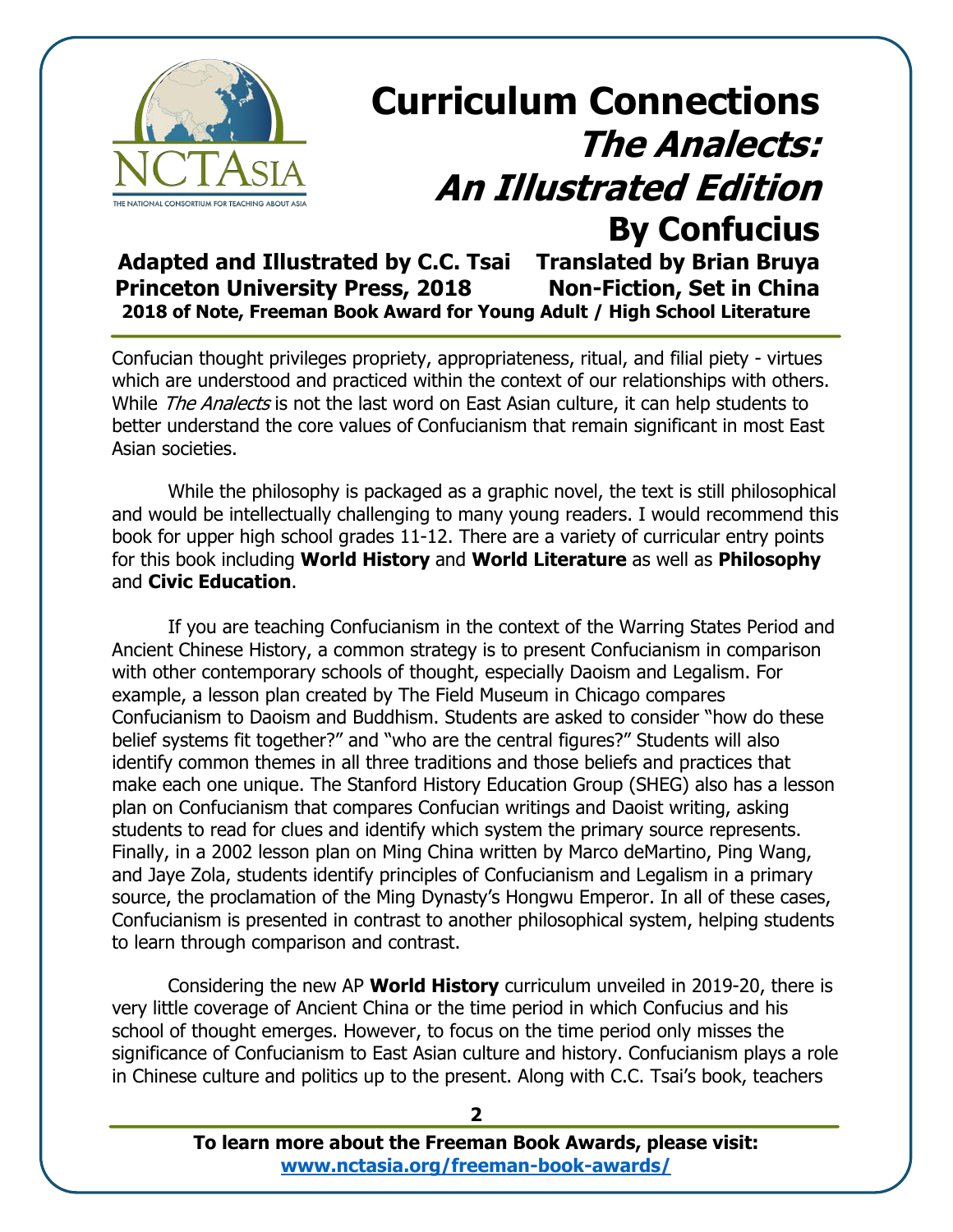

# **Curriculum Connections The Analects: An Illustrated Edition By Confucius**<br>Translated by Brian Bruya

Adapted and Illustrated by C.C. Tsai **Princeton University Press, 2018 Non-Fiction, Set in China 2018 of Note, Freeman Book Award for Young Adult / High School Literature**

of **World History** could assign primary sources of later Confucian texts. Within the new timeline of AP World History, it would be appropriate to read selections from Confucian scholars Zhu Xi (1130-1200 CE) who is a founder of Neo-Confucianism, which addresses the competing philosophical system of Buddhism. Zhu Xi's "Preface to the Great Learning by Chapter and Phrase" is available on the Asia for Educators site. For one's coverage of the Ming Dynasty, read selections by Wang Yangming (1472-1529 CE) such as "On the Unity of Knowing and Acting," also edited with questions by Asia for Educators. Finally, for the unit on China's Revolution, consider reading Liu Shaogi's (1898-1969 CE) "How to Be a Good Communist.". In short, Asia for Educators includes a full list of primary sources in pdf format along with document-based discussion questions - such as the 8th century "Analects for Women" by Song Ruozhao (761–828 CE) - to supplement the study of **World History**.

For both **World History** and **Word Literature**, classes that often emphasize breadth over depth, we must be cautious that we do not present a written work or source like Confucius as the only source of a culture's literature. At the same time, The Analects presents certain foundational language and traditional moral teaching within foundational history context for China that may help students interpret other works of East Asian literature and film. For example, in **World Literature** one may assign Ba Jin's The Family, a story of an extended family in 1920s China.

Another work of **world literature** dealing with Confucian hierarchy is Raise the Red Lantern by Su Tong. There are also popular films about East Asian culture that also demonstrate the importance of relationships and filial piety in Confucian culture. Two of my favorites are the 2004 Korean film Tae Guk Gi about the filial love of two brothers drafted into the Korean War and the 2019 American film *The Farewell*, in which a Chinese American millennial travels to China to say farewell to her dying *nai mai*  $\text{mJy}$ (grandmother) (pronounced: "nye nye"). Both films emphasize the individual's place in and duties to their family.

Like **World Literature**, a **Philosophy** or **Religious Studies** class may also appreciate reading this edition of *The Analects*. C.C. Tsai preserves the essential philosophical teachings so this text could be used as a source in an introductory

> **To learn more about the Freeman Book Awards, please visit: [www.nctasia.org/freeman-book-awards/](https://nctasia.org/freeman-book-awards/)**

**3**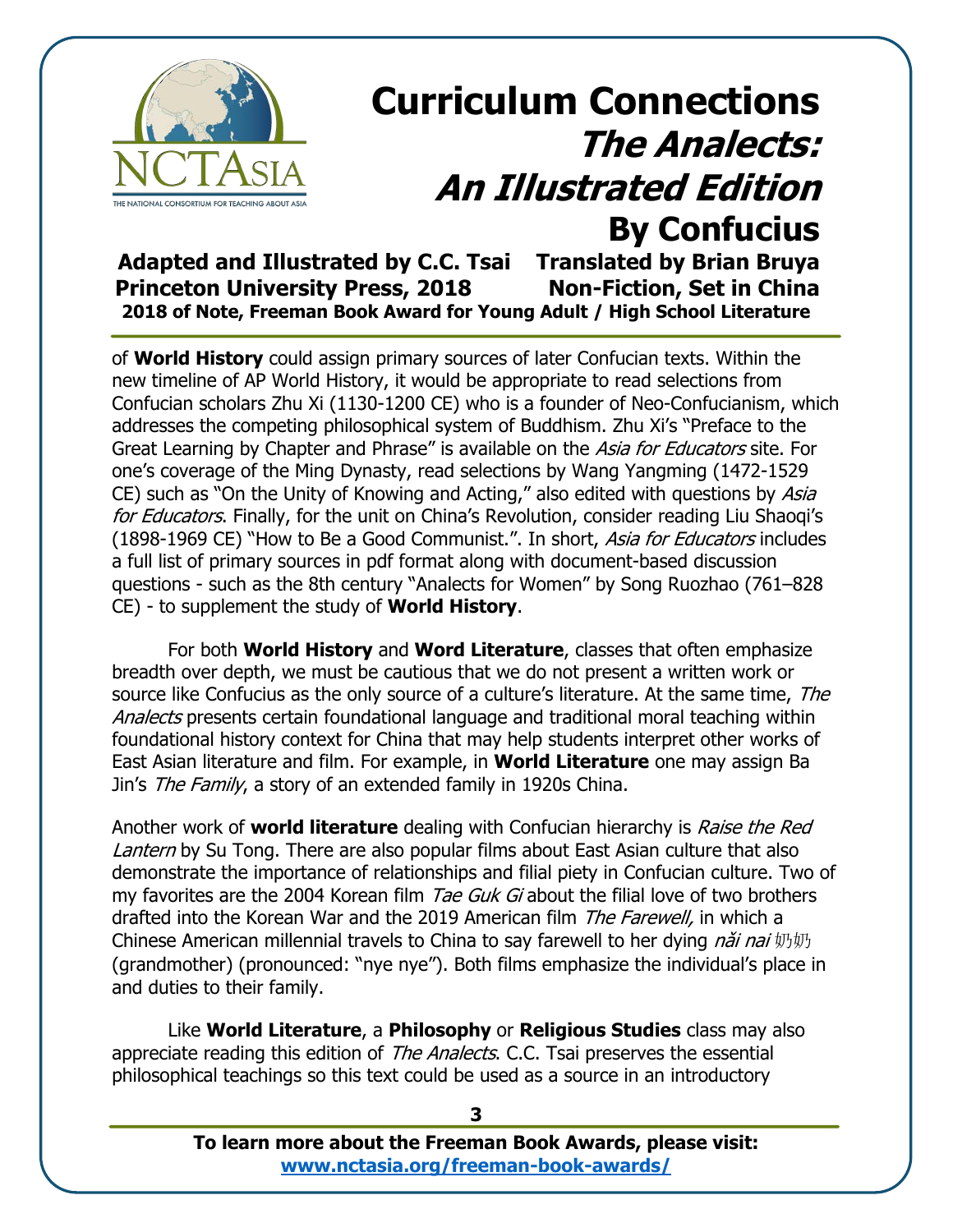

**Adapted and Illustrated by C.C. Tsai Translated by Brian Bruya Princeton University Press, 2018 Non-Fiction, Set in China 2018 of Note, Freeman Book Award for Young Adult / High School Literature**

philosophy class. However, beyond learning about the tradition of Confucianism, I would like to suggest that students may be asked to ponder some of Confucius' teaching for their own lives. C.C. Tsai's *The Analects* may also be used as a powerful source in the teaching of moral and civic education.

The following quotes are most well-known because they are used in writing, conversation, textbooks, and examinations for K-16 students in China today. Ask students to think about these quotes in contrast to selections from Benjamin Franklin's Poor Richard's Almanack.

#### **Pleasure and Dignity**

Isn't it a pleasure to study and then put into practice what you learn? Isn't it a delight to have friends come from far? Isn't he a gentleman who remains dignified though he goes unrecognized? -P. 46 (1:1)

Benjamin Franklin: "Well done is better than well said." - Poor Richard's Almanack, 1737

"A true Friend is the best Possession." - Poor Richard's Almanack, 1744

### **Seeing Yourself in Others**

"When you see someone who is capable and virtuous, think about trying to be like him. When you see someone who is neither capable nor virtuous, look at yourself and see if you share any qualities with him." -P.78 (4:17) Analects

Benjamin Franklin "Search others for their virtues, thyself for thy vices." - Poor Richard's Almanack, 1738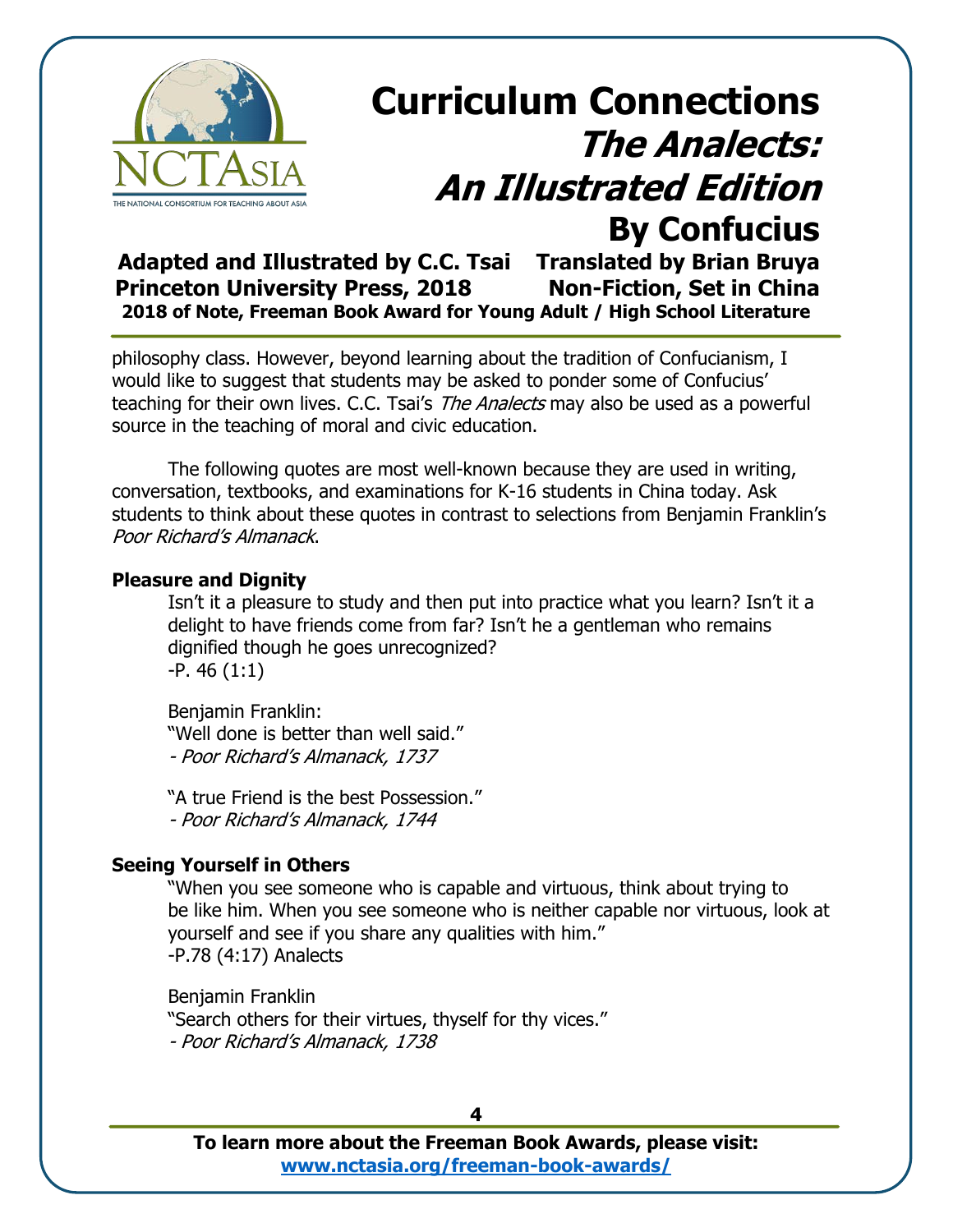

**Adapted and Illustrated by C.C. Tsai Translated by Brian Bruya Princeton University Press, 2018 Non-Fiction, Set in China 2018 of Note, Freeman Book Award for Young Adult / High School Literature**

#### **The Wise and the Benevolent**

Wise people enjoy the water. They understand the happenings of the world and so take pleasure in the smooth flowing of the water. Benevolent people enjoy the Mountains. They are unwavering in their virtue and so take pleasure in the steadfastness of the mountains. Wise people enjoy being active; Benevolent people enjoy keeping still. Wise people find their own joys; Benevolent people live long in tranquility.

-P.96 (6:23)

Ben Franklin: "What more valuable than Gold? Diamonds. Than Diamonds? Virtue."

- Poor Richard's Almanack, 1751

#### **Harmonize**

A Gentleman harmonizes with others but does not conform; A lesser man conforms with others but does not harmonize. -P.138 (13:23)

Benjamin Franklin: "A right Heart exceeds all." - Poor Richard's Almanack, 1739

"He that lies down with Dogs, shall rise up with fleas." - Poor Richard's Almanack, 1733

#### **Thinking Ahead**

Confucius said: "Failing to think far into the future, leads to trouble near at hand."

-P.155 Analects (15:12)

Benjamin Franklin: "Look before, or you'll find yourself behind." - Poor Richard's Almanack, 1735

**5**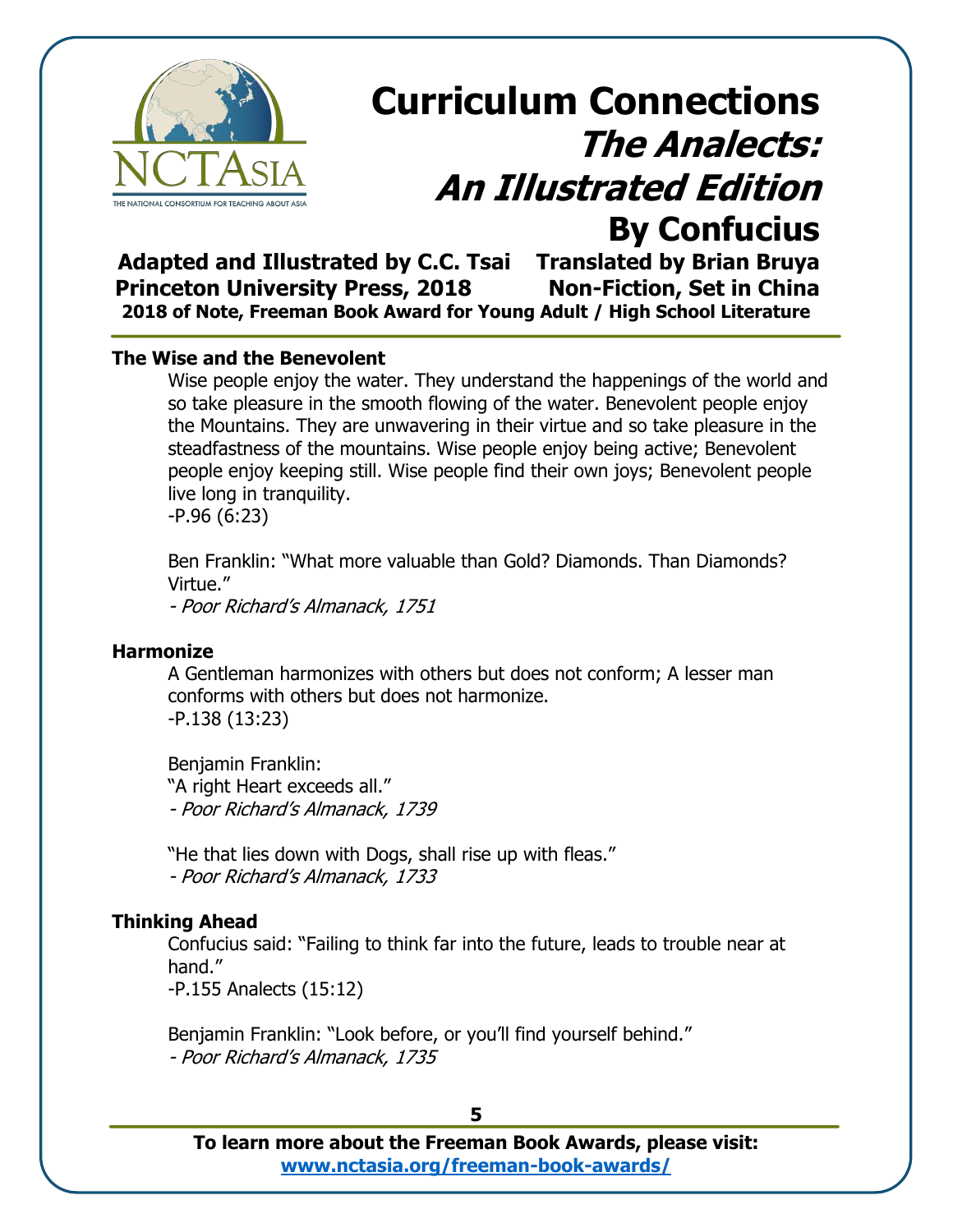

**Adapted and Illustrated by C.C. Tsai Translated by Brian Bruya Princeton University Press, 2018 Non-Fiction, Set in China 2018 of Note, Freeman Book Award for Young Adult / High School Literature**

#### **Be thoughtful**

Zigong asked Confucius: Is there one word that can act as a standard of conduct for one's whole life? Confucius said: Perhaps it would be "thoughtfulness." What you do not like, do not impose on others. -P.158 (15:24)

Benjamin Franklin: "When you're good to others, you're best to yourself." - Poor Richard's Almanack, 1748

### **Authors**:

Haixia Wang, Carnegie Mellon University & University of Pittsburgh Matthew Sudnik, History Department Chair, The Madeira School

2020

### **References**

Nisbett, Richard E. The geography of thought: How Asians and Westerners think differently ... and why. New York: Free Press, 2003.

### **Recommended Teaching Resources**

### **Books and Films:**

Ba Jin (Li Feigan). The Family. (Beijing: Foreign Languages Press, 1953)

Kang, Je-gyu, dir. Taegukgi: The Brotherhood of War. 2004; South Korea: Showbox, 2005. DVD.

Tong, Su. Raise the Red Lantern: Three Novellas. (W. Morrow and Company, 1993) Wang, Lulu, dir. The Farewell. 2019; New York: A24, 2019. DVD